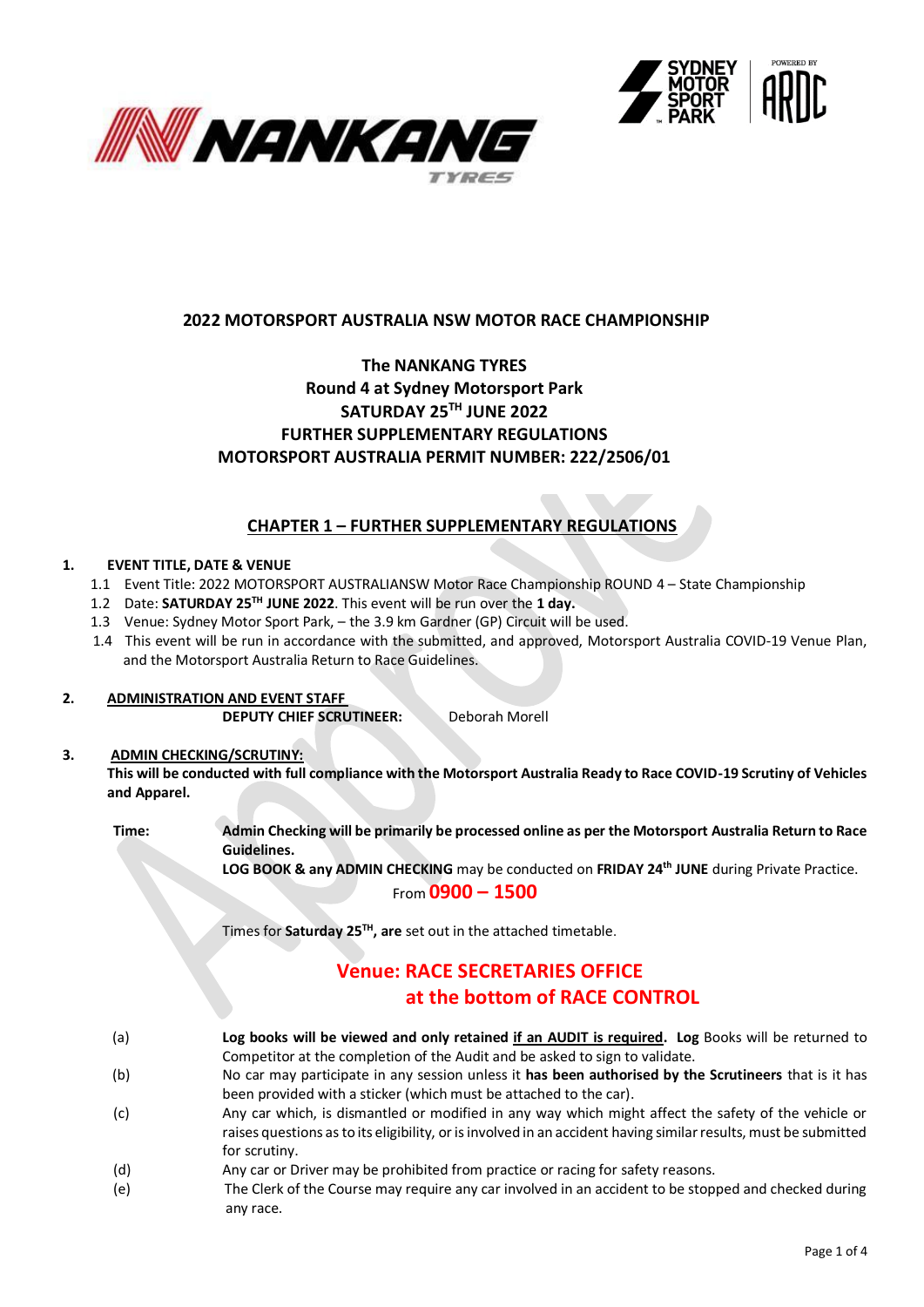4. **DRIVERS' BRIEFING-** Under the current **Motorsport Australia Ready to Race COVID-19 Guidelines, there will be NO DRIVERS BRIEFING AT THIS EVENT. Drivers Briefing Notes will be emailed to every Driver, and the Acceptance Confirmation Recorded as their confirmation of receiving and reading the DBN's. Failure to do this may result in a Penalty, consistent with Non-Attendance at a Drivers Briefing.** HOWEVER, due to mounting requests from Categories and Organisers of the Event, there will be a

# **DRIVERS FAQ SESSION from 0730 AND 0750 in the HINXMAN ROOM.**

**NOTE: - THIS IS NOT A REQUIREMENT – IT IS BY CHOICE, but will commence at 0730 Sharp.**

### **5. START PROCEDURES –:**

 **For all categories**, the start procedure for all races will be:

- a) Assemble in the Marshalling Area.
- b) The start procedure shall be as per the relevant 2022 State Championship Regulations, and, the Circuit Race Standing Regulations (CRSR) published by Motorsport Australia, Regulations Non-Championship Starts, with the one-minute board being shown in the Marshalling Area.
- **c)** Grid determination for each category will be as per their respective 2022 State Championship Regulations, or their Series Regulations, whichever applies. In the absence of any regulation, it will be,  $1^{st}$  Race from Qualifying, subsequent races being Progressive.

### **6. PIT LANE**

- (a) Smoking is **only** permitted in the Designated Smoking areas at **any** time during the Event.
- (b) Any person entering Pit Lane must be attired in accordance with Article 3.6 of Schedule D of the Motorsport Australia Manual.
- (c) No person under the age of 16yrs will be permitted in Pit Lane unless they are competing in the Event.
- (d) No equipment may be placed on the Pit Wall during the Event.
- (e) A speed limit of 40kp/h will apply in Pit Lane at all times. If this limit is exceeded during the race, the Clerk of the Course may apply a penalty as per CRSR 9.3 and may be referred to the Stewards of the Event.
- (f) During the start of the warm-up lap and the first lap of any race, only Race Officials and Television Crews specifically authorised by the Clerk of the Course are permitted at the Signaling Wall.
- (g) All black flag pit lane penalties to be as per **CRSR.**
- (h) No passengers in Pit Lane at any time.

# **CHAPTER 2 - SPECIFIC CIRCUIT REQUIREMENTS**

### **1. CREDENTIALS**

- All Competitors should enter Sydney Motor Sport Park via Gate A off Ferrers Road.
- **All Competitors will be send via email 4 Tickets. (6 for Prod Touring Enduro). These can be printed out and distributed to the Pit Crew, or emailed to them. Please ensure that you take ALL tickets in the one transaction.**
- **1 Tender Pass for each entry will be issued. This can be picked up at Gate A on arrival from beginning of Bump-In on Thursday 23rd JUNE. The Tender Pass MUST be displayed on your vehicle at all times.**
- **ALL Pit Crew vehicles must park in P3, on left prior to the tunnel. (no Tender Pass required).**
- **All participants are requested to be mindful of the space of others, allow reasonable space, leaving clear passage for all. Offenders will be asked to remove their vehicles if blocking others, and will be removed if refuse.**

# **2. BUMP-IN / BUMP-OUT & PARKING**

 **Bump-In can be done on THURSDAY 23rd JUNE FROM 1830 - 2100**

 **BUMP OUT Directly after your last race.**

**Space in the Paddock Area is at a premium at Sydney Motor Sport Park and the co-operation of the competitors is sought in the following ways: -**

**The area directly behind the Garages is not to be used as a general parking area.** Offending vehicles will be removed.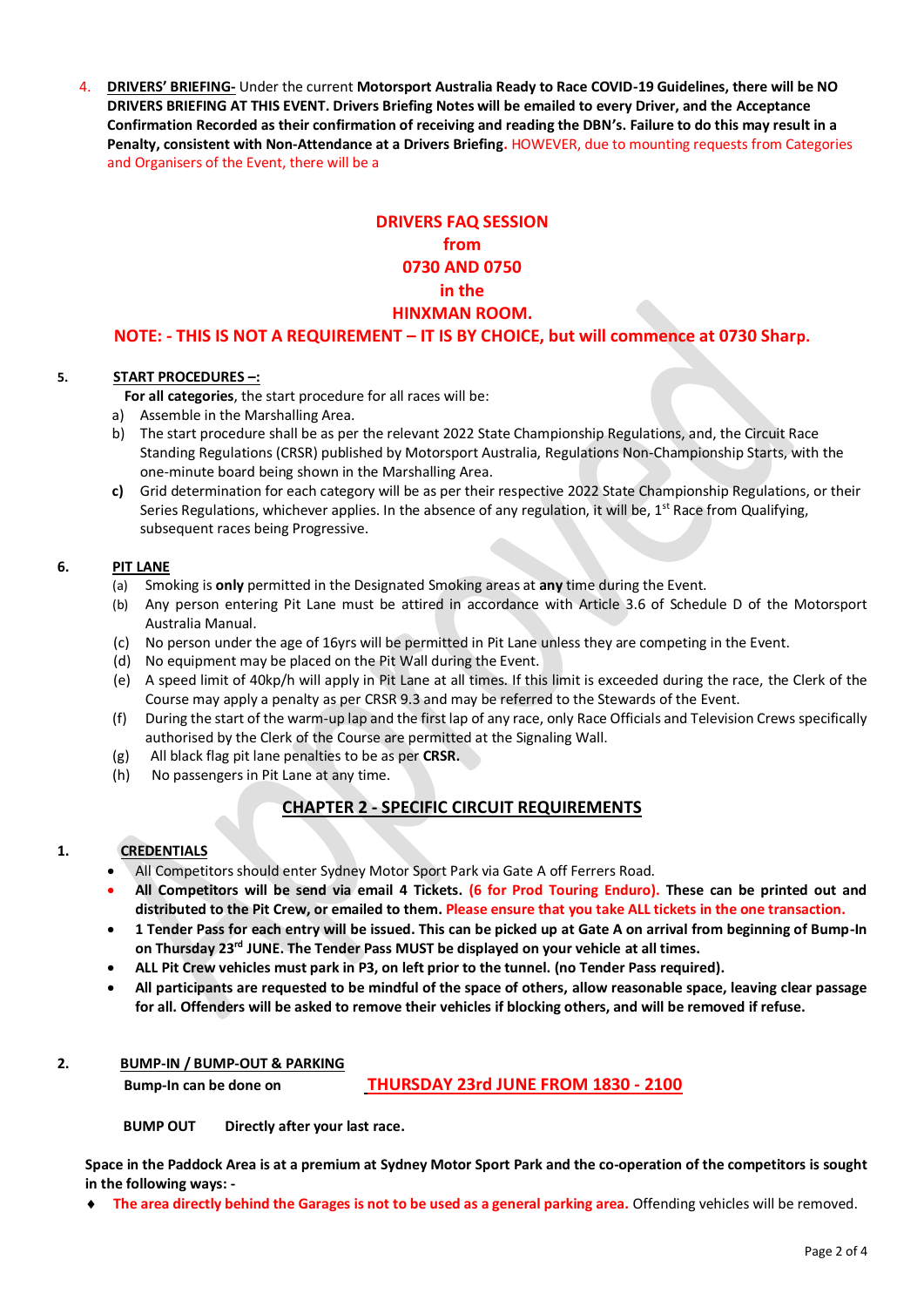- Vehicles not directly involved with the tendering of the competition vehicle should be **removed** from the Paddock Area before qualifying to the spectator parking or designated areas to avoid congestion within the Paddock Area.
- Trailers not fully enclosed MUST be removed from the general paddock area behind the Garages (after being unloaded) to the P5/**P3** trailer parking area. This is an OH&S and duty of care safety issue.
- Failure to comply with any of the above conditions or the directions of Officials in the matter of parking may lead to the denial of permission to race, and then possible further disciplinary action under Motorsport Australia Judicial Procedures.
- Competitors are reminded they are responsible for their vehicles and pit crews and as such are subject to Judicial Procedures.
- ◆ Competitors who leave their cars in their nominated garage after 7am on Sunday 26<sup>h</sup> JUNE will be charged a Garage Hiring Fee.

### **3. WITHDRAWING AN ENTRY**

 If you need to **WITHDRAW YOUR ENTRY** you must advise the ARDC in writing/email, **no later than 1700hrs on Monday 20TH JUNE 2022.** The ARDC will not consider refunds unless this requirement is strictly adhered to. A \$25.00 Administration Fee will be charged for ALL withdrawals. **If a competitor pays to attend Friday practice then suffers a mechanical failure which prevents him / her racing the ARDC will refund 50% of the race entry fee if advised in person or email before 1700hrs FRIDAY 25TH JUNE 2022.** 

#### **5. FUEL**

 **RaceFuels are the fuel provider for this Event. They can be contacted via email** [racefuels.com.au,](http://www.racefuels.com.au/) **or phone** Mobile: Mark Tierney **0419 511 517 Office: (03) 9706 5233. 98Ron, Elf Race 102 and commercial E85 fuel are available via bowser at all times. The** maximum amount of fuel to be stored in each Garage is 250 litres.

### **a) Refuelling is not allowed in Pit Lane or in Pit Garages whilst participating in a race or session.** Any refuelling done outside this period, must be done in the following manner;

- Both garage doors must be open
- COVID-19 Social Distancing rules MUST be obeyed at ALL TIMES. 1 PERSON PER 2m2
- **MAXIMUM of 16 people in a garage (roller door to roller door) at ANY one time**
- No open flame or ANY type of cigarette can be present
- A fire extinguisher must be present under the control of a person appropriately dressed for the function. ie; fully covered in neck/ankle in non-flammable/flame retardant material.

#### **6. WASTE DISPOSAL**

No waste of any kind is to enter the storm water drains located in the Paddock Area. Fourteen grey 205 litre drums have been provided near the rear doors of the Pit Garages to accept waste oil and other fluid waste. They are not for disposal of used car parts (e.g. oil filters). Used racing tyres cannot be left in Garages or the Paddock Area.

#### **7. END OF QUALIFYING AND RACES**

At the conclusion of each qualifying session, or race (indicated by a chequered flag at the start/finish line on the main straight) all Competitors will re-enter the Paddock Area via the back gate near **Turn 4** at reduced speed and return to their Paddock Area, **unless otherwise directed by Officials**. The last lap board will be used in all races.

Any Competitor who enters the Paddock Area or Pit Lane Garages via the Back Gate or Pit Lane during the race is automatically excluded from that race.

### **8. COMPETITOR INFORMATION**

No provision can be made for any Competitor who misses a qualifying session. Qualifying out of session is specifically prohibited at the event.

Provisional drivers and full licence holders appearing for the first time at Sydney Motor Sport Park must report to the Assistant Clerk of Course's office with their Motorsport Australia licence at least 45 minutes before their practice or qualifying session. The office, located on the first floor of the Control Tower, will be open from 0730 hrs. All Competitors who wish to have their licence signed for Maintenance, Provisional or International must hand their licence in at the Assistant Clerk of Course office, Race Control Tower **prior to their first on track activity**.

Change of driver is permitted **PRIOR TO QUALIFYING** and as per the NCR of the Motorsport Australia Manual subject to the approval of the Stewards of the Event unless otherwise prevented by the relevant category Sporting Regulations.

No exterior power leads are to be used to bring power onto the Skid Pan Paddock Area. Competitors must supply a small generator if they require electrical power. Any cables/hoses on the ground must be covered by an approved and recognised cable/hose mat for their entire length. Cables and hoses above the ground must be suspended 2 metres above the ground for their entire length.

Do not attach hoses or cables to the cable tray on the rear of the Paddock Building. Brackets are provided above and adjacent to every Garage Rear Door.